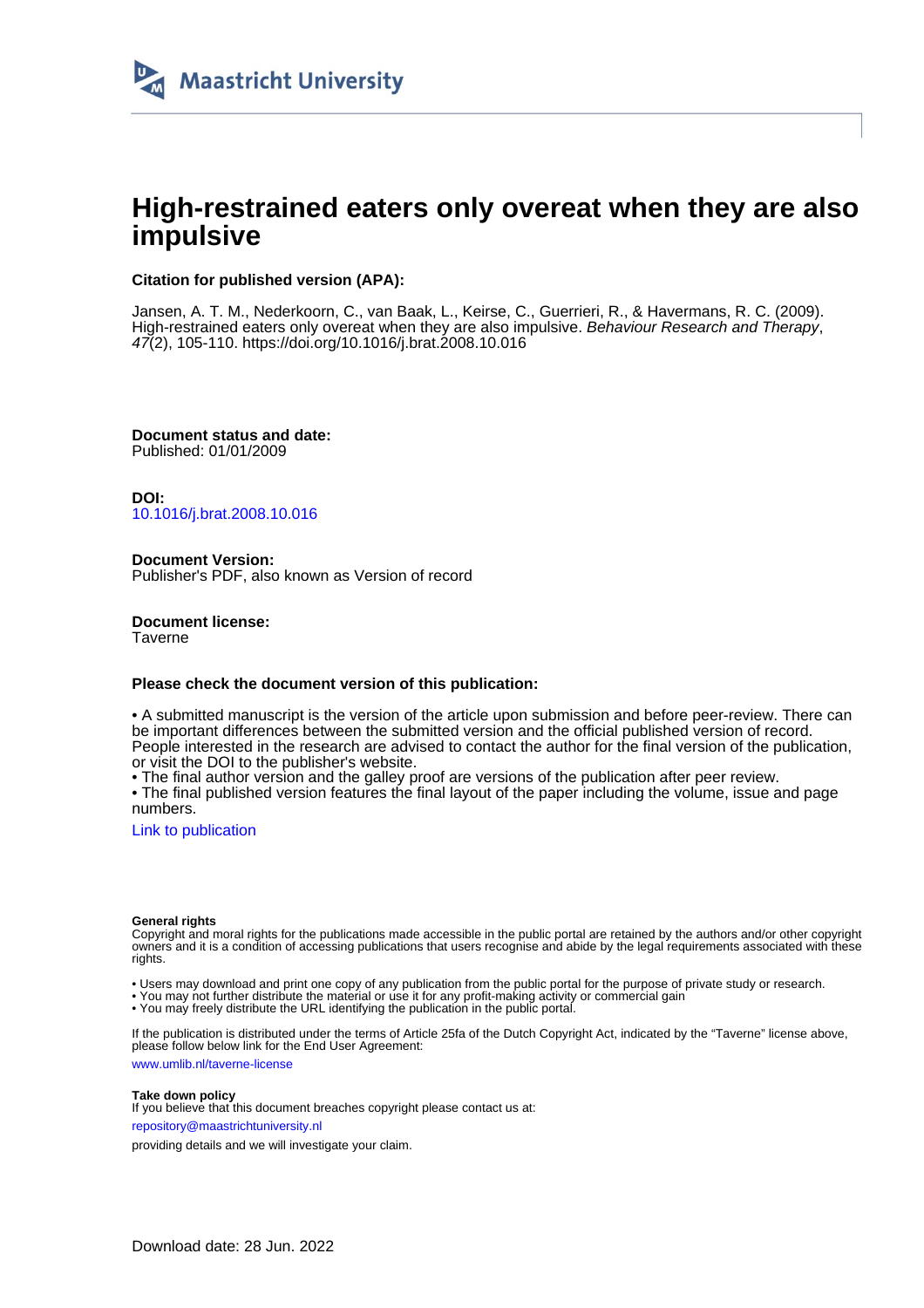

Contents lists available at [ScienceDirect](www.sciencedirect.com/science/journal/00057967)

# Behaviour Research and Therapy

journal homepage: [www.elsevier.com/locate/brat](http://www.elsevier.com/locate/brat)

# High-restrained eaters only overeat when they are also impulsive

Anita Jansen\*, Chantal Nederkoorn, Lydia van Baak, Catharine Keirse, Ramona Guerrieri, Remco Havermans

Department of Clinical Psychological Science, Faculty of Psychology, Maastricht University, P.O. Box 616, 6200 MD Maastricht, The Netherlands

#### article info

Article history: Received 13 April 2008 Received in revised form 28 August 2008 Accepted 17 October 2008

Keywords: Restrained eating Dieting Impulsivity Disinhibition **Obesity** Eating disorders Restraint Preload

## ABSTRACT

Recent work shows that the inability to inhibit basic motor responses (like pressing a button) is related to overeating, weight gain and overweight. In the present study it was tested whether this inability to inhibit motor responses – or impulsivity – can differentiate between successful and unsuccessful restrained eaters. A typical preload and food exposure paradigm was used and it was hypothesized that only the high-restrained eaters that are simultaneously inefficient inhibitors of prepotent motor responses would overeat when confronted with tempting foods. In line with the hypothesis, the data show that overeating follows from an interaction between restraint and impulsivity; high-restrained eaters only overate when they were also impulsive. It is concluded that being restrained per se is not a determinant of overeating. Being a restrained eater only bears the risk of overeating in case of coexisting impulsivity.

- 2008 Elsevier Ltd. All rights reserved.

## Introduction

Recent work shows that a basic inability to inhibit motor responses influences eating behavior and body weight. In a large series of experiments, Nederkoorn, Guerrieri and co-workers showed that less efficient response inhibition, or impulsivity, is related to increased intentions to diet ([Nederkoorn, van Eys, &](#page-5-0) [Jansen, 2004\)](#page-5-0), increased food intake and overeating ([Guerrieri,](#page-5-0) [Nederkoorn & Jansen, 2007](#page-5-0); [Guerrieri, Nederkoorn, Stankiewicz,](#page-5-0) [et al., 2007\)](#page-5-0), increased weight and obesity [\(Guerrieri, Nederkoorn, &](#page-5-0) [Jansen, 2008; Guerrieri, Nederkoorn, Stankiewicz, et al., 2007;](#page-5-0) [Nederkoorn, Braet, van Eijs, Tanghe, & Jansen, 2006; Nederkoorn,](#page-5-0) [Guerrieri, Roefs, & Jansen, 2008; Nederkoorn, Smulders, Havermans,](#page-5-0) [Roefs, & Jansen, 2006](#page-5-0)) and less weight loss during weight reduction treatment [\(Nederkoorn, Jansen, Mulkens, & Jansen, 2007](#page-5-0)).

These findings are particularly interesting because the impulsivity that was measured in these studies is a general behavioral trait that is essentially unrelated to eating behavior. The authors measured impulsivity in a basic behavioral task that assesses one's ability to inhibit prepotent motor responses, i.e. pressing a button. Participants are instructed to press a button as quickly as possible

when they see a stimulus on a computer screen, but not to push when they hear a tone. In 75% of the trials participants are required to press the corresponding button, making this response the dominant or prepotent response. In 25% of the trials a stop signal (tone) follows shortly after the stimulus on the screen, signaling that participants should attempt to inhibit the prepotent response of pushing the corresponding button. In this way the stop-signal task assesses one's ability to inhibit prepotent motor responses, and being less able to inhibit these responses is considered a sign of increased impulsivity. It might be quite obvious to demonstrate that high scorers on scales measuring eating disinhibition overeat after a food challenge, but it is not at all self-evident to demonstrate that individuals who are unable to inhibit basic motor responses, like pressing a button, overeat.

By inducing impulsivity in high- and low-restrained eaters, Guerrieri and Nederkoorn demonstrated that impulsivity is not only associated with but also causally connected to overeating ([Guerrieri, Nederkoorn, Schrooten, Martijn, & Jansen, 2008; Guer](#page-5-0)[rieri, Nederkoorn, Stankiewicz, et al., 2007](#page-5-0)). The induction of impulsivity showed a significant interaction with restraint status; the more restrained the participants were, the more sensitive they were to the impulsivity priming and the more calories they ingested after impulsivity was induced. These data suggest that increased impulsivity primarily leads to disinhibition in the behavioral domain(s) that people try to control. High-restrained

<sup>\*</sup> Corresponding author. Tel.:  $+31$  43 388 1908; fax:  $+31$  43 388 4196. E-mail address: [a.jansen@psychology.unimaas.nl](mailto:a.jansen@psychology.unimaas.nl) (A. Jansen).

<sup>0005-7967/\$ –</sup> see front matter © 2008 Elsevier Ltd. All rights reserved. doi:10.1016/j.brat.2008.10.016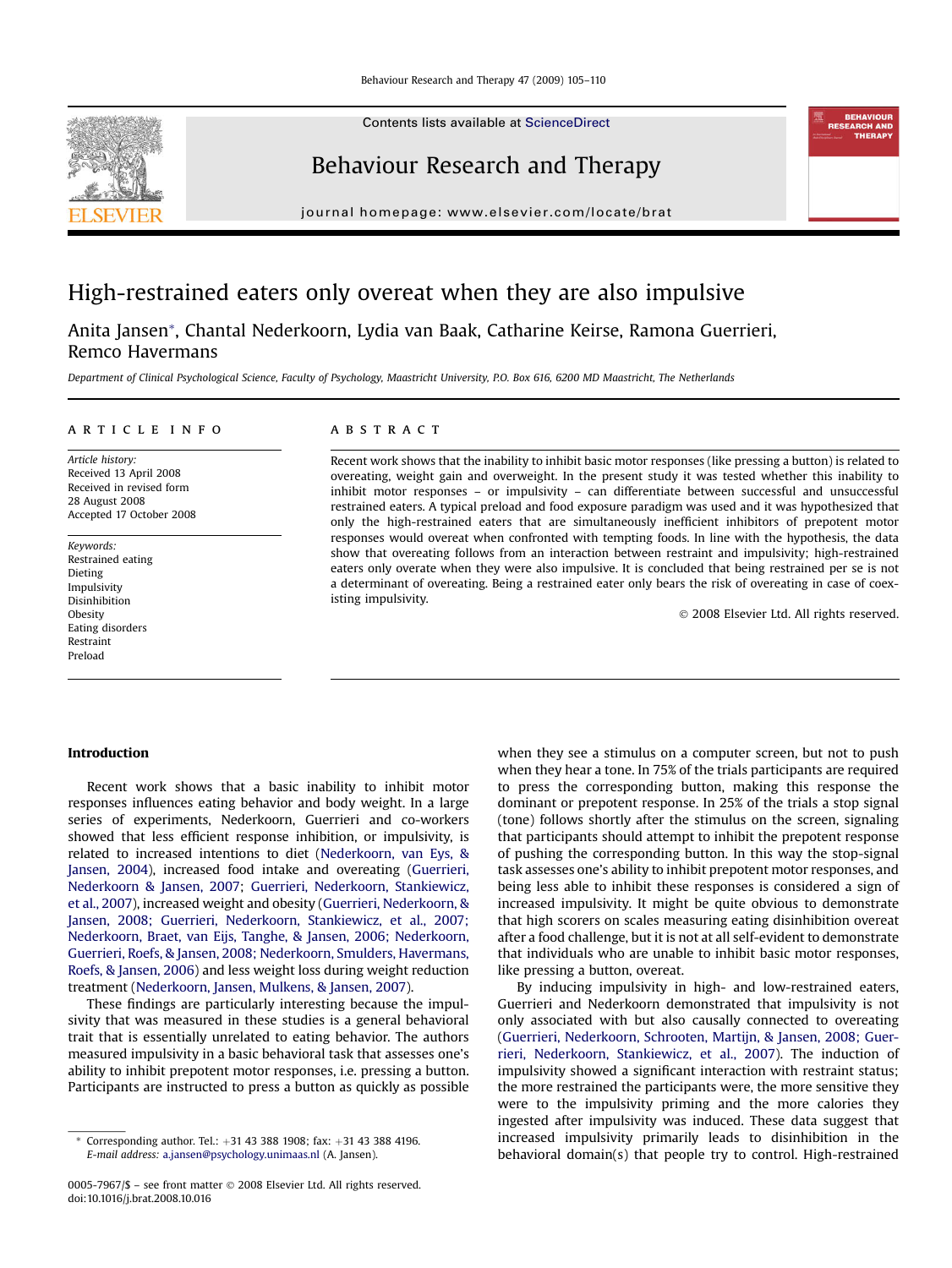eaters try to control their food intake, and when they are also high impulsive, they will be increasingly vulnerable to overeating when they are led into temptation. This reasoning might imply that highrestrained eaters who are not especially impulsive will be less vulnerable to overeating. There is some circumstantial evidence that supports this reasoning; a number of laboratory studies indeed show overeating of high-restrained eaters after the consumption of a preload or just mere exposure to tasty foods [\(Fedoroff, Polivy, &](#page-5-0) [Herman, 1997; Jansen & van den Hout, 1991; Rogers & Hill, 1989\)](#page-5-0) but other studies show that high-restrained eaters do not always counter-regulate or overeat (see e.g., [Dritschel, Cooper, & Charnock,](#page-5-0) [1993; Jansen, Oosterlaan, Merckelbach, & van den Hout, 1988;](#page-5-0) [Jansen et al., 2003; Nederkoorn & Jansen, 2002; Stice, Fisher, &](#page-5-0) [Lowe, 2004; Wardle & Beales, 1987](#page-5-0)). Could it be that these mixed results are due to a variation in impulsivity levels of the highrestrained eaters? The high-restrained eaters that do not show overeating might be the individuals that are basically low impulsive.

To sum up, ingesting a tasty preload, or being exposed to the smell of tasty foods, usually triggers a prepotent response to eat, particularly in people that are sensitive to tasty foods and vulnerable to overeating, like high-restrained eaters. Highrestrained eaters by definition try to restrict their food intake, but not all of them succeed in refraining from eating when led into temptation ([Stice et al., 2004](#page-5-0)). It is hypothesized that the success of one's attempt to restrain food intake is related to one's ability to inhibit prepotent responses, in other words, one's impulsivity. In particular the high-restrained eaters who are unsuccessful at inhibiting prepotent responses are expected to overeat in tempting situations. In the present study it is hypothesized that these high-impulsive high-restrained eaters eat more than lowimpulsive high-restrained eaters after being led into temptation in a typical preload and food exposure paradigm. It is expected that it is the interaction between restraint and impulsivity that is related to overeating: only the participants that are both high in restraint and in impulsive behavior in the form of less efficient response inhibition will overeat after a preload and after food exposure. Participants that are high restrained but low impulsive might be more successful in their restraint and it is therefore expected that they consume fewer calories than low-restrained eaters, also after a challenge. No differences in food intake are expected between the low-restrained high-impulsive participants and the low-restrained low-impulsive participants, because of their lack of food sensitivity.

## Method

#### Design and statistical analysis

The dependent variable food intake was assessed after three different manipulations: ingesting a preload, smelling tasty food (exposure) and a control manipulation during which participants completed a questionnaire. A mixed design was used; condition being a within-subjects variable and the participant characteristics restraint and impulsivity being between-subjects variables. All participants participated in all three conditions in a counterbalanced order. They were divided in groups along the dimensions restraint (high/low) and impulsivity (high/low). The hypothesis was tested in a 3 (condition: preload vs. exposure vs. control)  $\times$  2 (restraint: high vs. low)  $\times$  2 (impulsivity: high vs. low) repeated measures ANOVA, with order of conditions as covariate and total caloric intake as the dependent variable, and followed by one-way ANOVAs with planned contrasts. Pearson P–M correlations between food intake, restraint and impulsivity in each of the conditions were also examined.

#### Participants

First year female college students (psychology and health sciences at Maastricht University, the Netherlands) were invited to participate in an experiment that was announced as a study into the influence of smell and taste on reaction time. Exclusion criteria were: age below 17 or above 25, and BMI below 17 or above 30. Of the 68 female students that applied 4 had a BMI below 17 or above 30 and were excluded from analysis. One participant's error rate for the stop-signal task was too high; this participant was also excluded. The remaining 63 female participants had a mean age of 19.1 (SD = 1.3) and a mean body mass index (BMI =  $\text{kg/m}^2$ ) of 22.4  $(SD = 2.6)$ .

#### Assessment

#### Eating restraint

A Dutch translation of the restraint scale (RS; [Herman & Polivy,](#page-5-0) [1980](#page-5-0)) was used to measure eating restraint. The RS is a self-report questionnaire consisting of 10 items assessing concern for dieting and weight fluctuations. The RS is not a valid measure of acute caloric restriction but identifies individuals who have difficulty controlling their food intake under a variety of conditions [\(Stice](#page-5-0) [et al., 2004; Stice, Presnell, Lowe, & Burton, 2006; Williamson et al.,](#page-5-0) [2007\)](#page-5-0). Higher scores indicate increased difficulty to restrict food intake.

#### Impulsivity

The stop-signal task (SST; [Logan, Schachar, & Tannock, 1997](#page-5-0)) was used as a measure of impulsivity, defined as a decreased ability to inhibit prepotent responses. The SST consists of GO and STOP trials. During the go-trials, the letter O or the letter X is presented for 1000 ms on the centre of a computer screen, preceded by a 500 ms fixation point, also in the centre of the screen. The participant learns to press the button on the right side with the right hand when the X is presented and the button on the left side and with the left hand when the O is presented. The instruction during this choice reaction time task is to press the button as fast as possible. A crucial element of the task is that this learned response has to be inhibited during stop trials. During stop trials a stop signal, a computer-produced 100 ms 1000 Hz tone, is presented. The participant is instructed not to respond when she hears the tone. Between trials, the screen is blank for 1000 ms. Initially, the delay between the go signal (X or O) and the stop signal is 250 ms. Depending on the responding of the participant, a tracking procedure adapts the go–stop delay dynamically; if the participant succeeds in inhibiting the response, the go–stop delay is increased by 50 ms, thereby making it more difficult to inhibit the next trial. If the participant fails to inhibit the response, the go–stop delay is decreased by 50 ms, thereby making it easier to inhibit the next trial. The SST is designed to enable participants to inhibit 50% of the stop trials. The mean percentage of trials that was inhibited in the present study was  $51.6$  (SD = 4.4), close to the ideal of 50%, indicating that the task was executed well by the participants. The task consists of five blocks; the first block contains 64 trials and the other four blocks each contains 128 trials. There were an equal number of Xs and Os in a block and stop signals were presented on 25% of the trials, balanced over X and O trials. The order of trials was randomised. Between the blocks, the participant was allowed to take a break of 2 min. The two variables of interest are reaction time (RT) and stop delay. The dependent variable stop signal reaction time (SSRT) is calculated by subtracting the stop delay from the reaction time. Longer SSRTs indicate poorer response inhibition, which is considered to reflect increased impulsivity.

In eating-related research the use of the stop-signal task (SST) is relatively new, but in attention-deficit/hyperactivity disorder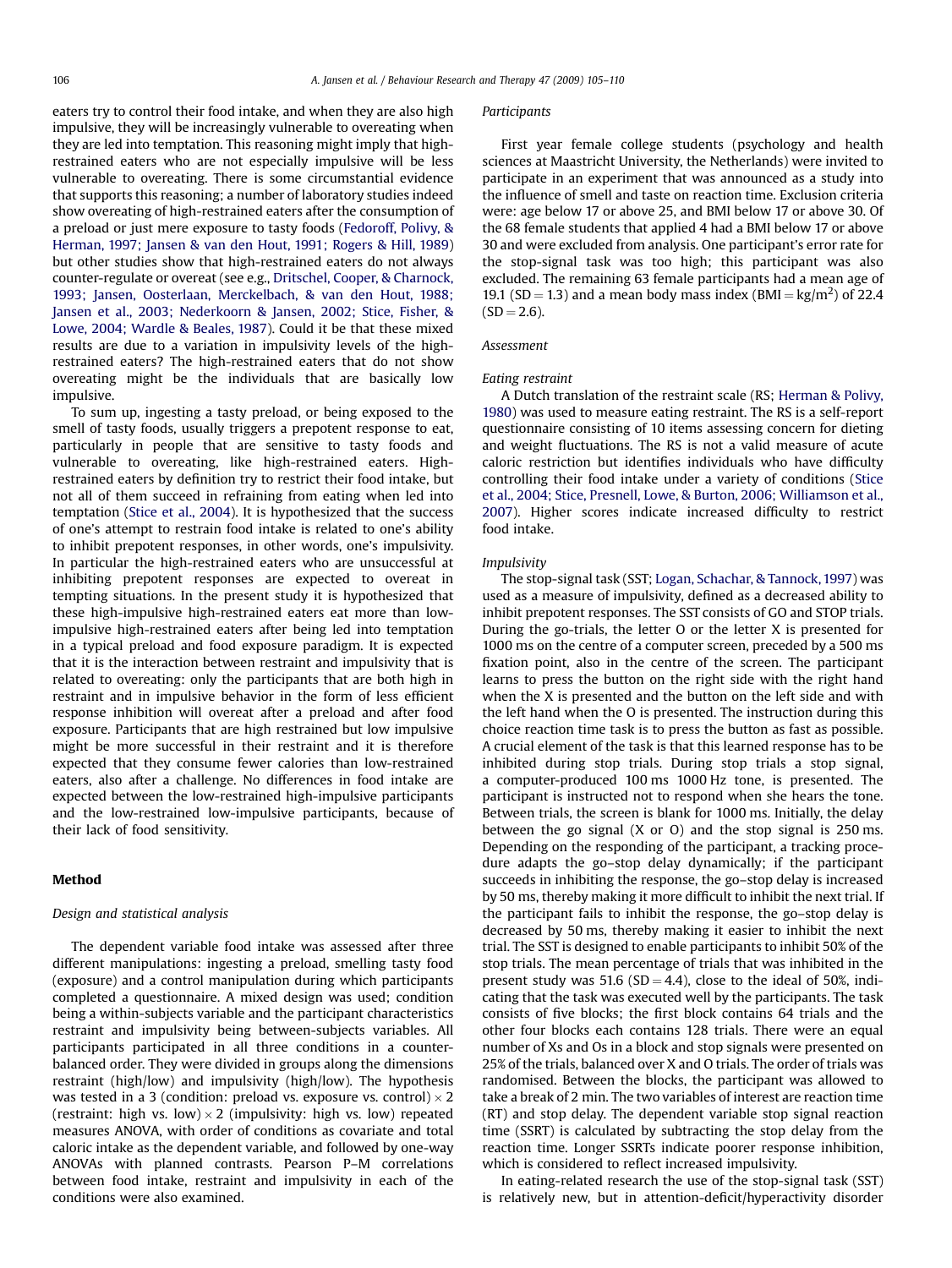(AD/HD) research the SST is a widely used measure of inefficient response inhibition (see e.g., [Barkley, 1997](#page-5-0)). In this research area validity of the SST has been investigated. [Nichols & Waschbusch](#page-5-0) [\(2004\)](#page-5-0) have reviewed studies testing the validity of the SST and other cognitive tasks to assess symptoms of AD/HD and they conclude that the SST is among the tasks with the highest convergent, discriminant and predictive validity.

#### Food intake and overeating

Food intake was measured during a bogus taste test. Participants were presented with 6 bowls brimful with tasty high-caloric foods:  $\pm 600$  g of soft sweet licorice (320 kcal/100 g),  $\pm 200$  g of marshmallows (325 kcal/100 g),  $\pm$ 550 g of salted peanuts (650 kcal/ 100 g),  $\pm$ 150 g of chips (550 kcal/100 g),  $\pm$ 500 g of mini snickers (498 kcal/100 g), and  $\pm$ 400 g mini milky ways (447 kcal/100 g). All the food was presented unwrapped and in small pieces to facilitate eating. Overeating is defined as a calorie intake that is significantly larger than the calorie intake in the low-restrained low-impulsive group, which is considered to be a group of normal eaters.

#### Manipulations

#### Preload

The preload consisted of two milkshakes, one vanilla and one chocolate flavoured. The chocolate milkshake was prepared with chocolate ice cream, chocolate milk and whipping cream; the vanilla milkshake was prepared of vanilla ice cream, milk, vanilla sugar and whipping cream. The participants were presented with  $2\times$  125 ml milkshakes (125 ml of each taste), providing a total of 280 kcal (120 kcal for the vanilla and 160 kcal for the chocolate milkshake). They were instructed to drink it all within 10 min.

### Exposure

Participants were exposed to the smell of the high-caloric foods that were also presented during the taste test. The exposure lasted 10 min during which the participant was instructed to take a piece of food to her nose, to keep it just under the nose, and to smell it intensely, following the food exposure procedure of Jansen ([Jansen](#page-5-0) [& van den Hout, 1991; Jansen, 1998; Jansen et al., 2003](#page-5-0)). The experimenter modeled the exposure to ensure that all food items were smelled intensely and alternately, and that the participant did not eat the food.

#### Control condition

Participants in the control condition completed a Dutch translation of Zuckerman's Sensation Seeking Questionnaire [\(Feij & van](#page-5-0) [Zuilen, 1984; Zuckerman, 1994](#page-5-0)) during 10 min. This questionnaire was used as time filler and considered to be irrelevant for the purpose of this experiment.

### Procedure

The experiment ran between 1 and 6 pm on weekdays, and each participant returned to the laboratory three times, always on the same day of the week and at the same time of day, with one week between the sessions. Participants were instructed to refrain from eating for a period of 2 h before the start of the experiment. After entering the laboratory, cell phones and other individual items were put away in another room, and it was once again explained to the participant that she took part in a study on the influence of tasting and smelling on reaction times. Then one of three manipulations started (the order was counterbalanced) and took place for 10 min. Immediately after the manipulation, the taste test started. The six preweighed bowls with food were placed in front of the participant. She was instructed to taste all the foods and to complete a taste perception questionnaire. It was stressed that she

could eat as much as she liked or needed in order to complete the questionnaire. She was also told to wait in the lab for the experimenter to come back. After 10 min the experimenter returned and took the participant to another room were she completed the stopsignal task (session 1), or the restraint scale (session 3). The stopsignal task and restraint scale were administered at separate sessions to distribute the measurements evenly over the sessions. They were completed after both the manipulation and taste test were finished, to prevent an influence of performing the stopsignal task and completing the restraint scale on the experimental manipulations and taste test. An earlier study in our lab showed that performing the stop-signal task might influence impulsivity levels ([Guerrieri, Nederkoorn, Schrooten, et al., 2008](#page-5-0)). Completing the restraint scale might also prime or sensitize participants, making them suspicious about the actual goal of the experiment and possibly influencing their eating behavior. It is also possible that exposure to the restraint scale prior to food intake might make high-restrained participants pursue more restraint than they would otherwise. Therefore, the restraint scale was always administered after the final taste test, that is, when the actual experiment was finished.

During the completion of the stop-signal task or the restraint scale, a second experimenter reweighed the remaining food and the amount of grams eaten of every food item was converted into kilocalories. After the third session, the participant was weighed and measured, and received  $\in$ 25 for participation in all three sessions. After the whole experiment was finished, participants were debriefed by e-mail. The Ethical Committee of the Psychology Faculty of Maastricht University approved the study.

#### Results

The participants were divided in a high- and low-restraint group, based on a European RS cut-off score of 13 ([Jansen, Lou](#page-5-0)[werse, Leemans, & Schouten, 1998; Wardle, 1986\)](#page-5-0), and in a highand low-impulsive group, based on the SSRT median-split (171.2). Group characteristics are given in Table 1.

Hypotheses: (a) participants that are both high restrained and high impulsive (HR-HI) will overeat after a preload and after food exposure compared to a control condition, whereas (b) participants that are high restrained and low impulsive (HR-LI) will eat less after a preload and after food exposure compared to a control condition, and (c) no differences in food intake are expected between the low-restrained high-impulsive participants (LR-HI) and the low-restrained lowimpulsive (LR-LI) participants.

The 3 (condition: preload vs. exposure vs. control)  $\times$  2 (restraint: high vs. low) $\times 2$  (impulsivity: high vs. low) repeated measures ANOVA showed a significant Condition $\times$ Restraint $\times$ Impulsivity interaction,  $F(2,57) = 3.7$ ,  $p = 0.03$ , qualifying a near to significant Restraint  $\times$  Impulsivity interaction,  $F(1,58) = 3.9$ ,  $p = 0.052$ . Additional one-way repeated measures ANOVAs with condition as the repeated measures factor and caloric intake as the dependent

#### Table 1

Group characteristics, mean (standard deviation). BMI = Body Mass Index =  $\text{kg/m}^2$ ,  $RS =$  restraint scale score,  $SSRT =$  stop-signal reaction time.

|                         | high impulsive                     | High restrained High restrained Low restrained Low restrained $F(3,59)$<br>low impulsive | high impulsive low impulsive      |                                    |                   |
|-------------------------|------------------------------------|------------------------------------------------------------------------------------------|-----------------------------------|------------------------------------|-------------------|
|                         | $N = 12$                           | $N = 12$                                                                                 | $N = 20$                          | $N = 19$                           |                   |
| Age                     | 18.8(0.9)                          | 18.8(0.9)                                                                                | 19.3(1.3)                         | 19.2(1.7)                          | ${<}1$            |
| <b>BMI</b><br><b>RS</b> | $24.5(2.4)_{a}$<br>$20.4(3.8)_{a}$ | $23.5(2.8)_{a}$<br>19.1 $(3.8)_{a}$                                                      | $21.8(2.0)_{h}$<br>$7.7(3.6)_{h}$ | $21.1 (2.1)_{h}$<br>$7.5(3.4)_{h}$ | $6.9*$<br>$55.2*$ |
| <b>SSRT</b>             | $204(34.9)_{a}$                    | $151(15.8)_{h}$                                                                          | $205(21.0)_{a}$                   | $147(16.2)_{h}$                    | $33.4*$           |

 $*$   $p < 0.001$ .

Means not sharing similar subscripts within a row differ at  $p < 0.05$ .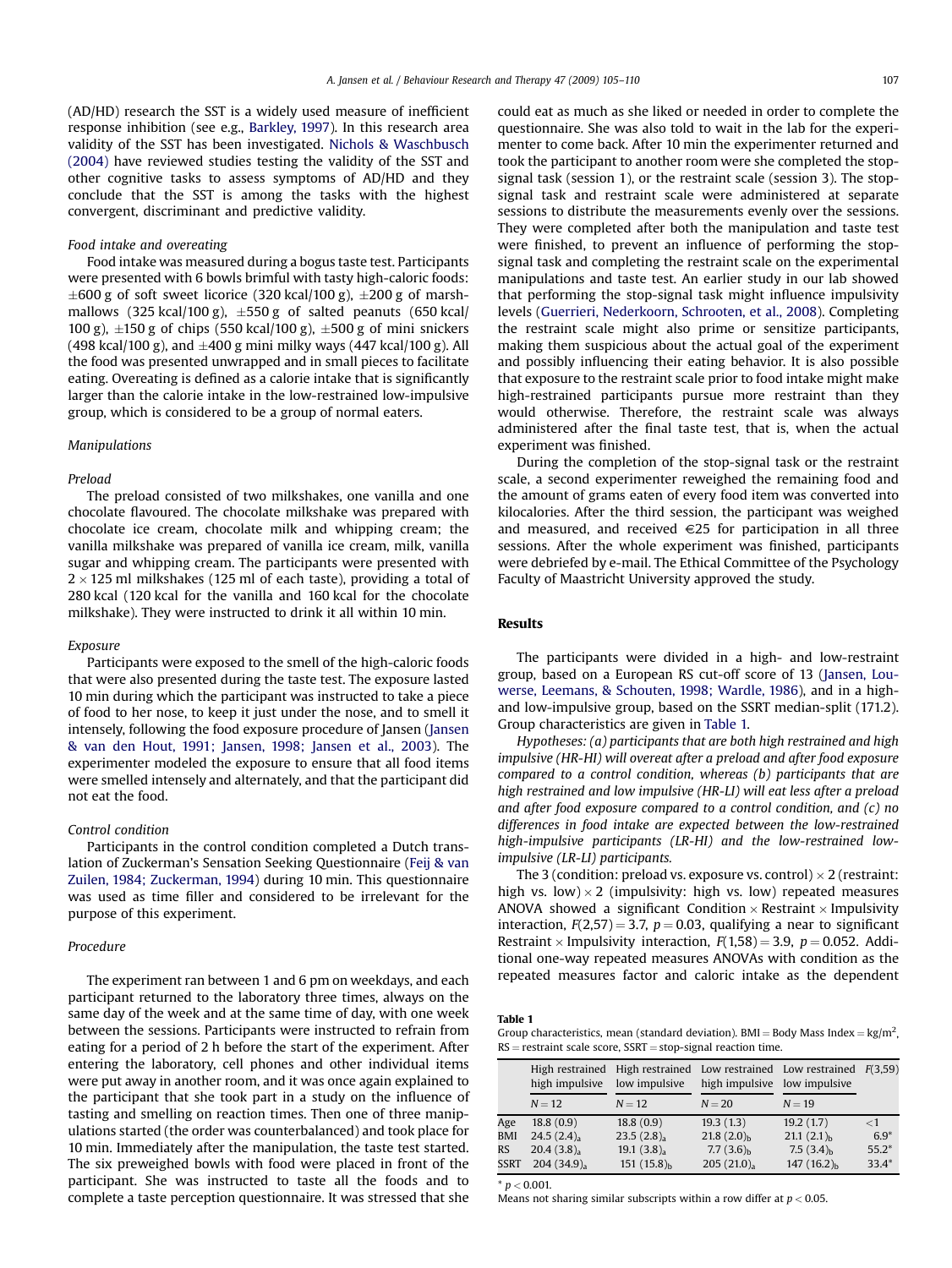variable for the HR-HI participants separately (hypothesis a) showed a significant main effect for condition in the HR-HI group,  $F(2,22) = 5.8$ ,  $p = 0.01$ . Planned contrasts within the HR-HI group showed significant differences in caloric intake between the Exposure and Preload conditions,  $F(1,11) = 6.3$ ,  $p = 0.029$ , and between the Control and Preload conditions,  $F(1,11) = 14.5$ ,  $p = 0.003$ . No difference between the Exposure and Control conditions emerged,  $F(1,11) < 1$ . Fig. 1 shows that HR-HI participants ate significantly more in the Exposure and Control conditions than in the Preload condition.

The repeated measures ANOVA for the HR-LI participants (hypothesis b) showed no main effect for condition,  $F(2,22) < 1$ , and no significant within-subjects contrast,  $F(1,11) < 1$ , demonstrating that, contrary to the hypothesis, the HR-LI group ate comparable amounts in all conditions.

To test the c-part of the hypothesis, a one-way repeated measures ANOVA with condition as the repeated measures factor and caloric intake as the dependent variable for the LR-LI participants was done. No main effect for condition emerged,  $F(2,36) = 2.3$ , NS, showing that the eating pattern of the LR-LI group is the same as the eating pattern of the HR-LI group. As predicted, the caloric intake of the LR-LI participants was comparable in all conditions. The final part of the hypothesis states that, as is the case for LR-LI participants, also LR-HI participants will not show differences in intake in the three conditions. The repeated measures ANOVA for the LR-HI participants showed no main effect for condition,  $F(2,38) < 1$ , NS. These participants also showed no differential responding over conditions, whereas they did show an eating pattern identical to that of the HR-LI and the LR-LI participants.

It was further tested how dietary restraint, impulsivity and food intake were related as a function of the three experimental conditions by calculating Pearson P–M correlations. For the whole group, a significant correlation between Restraint and Caloric intake after exposure was found,  $r = 0.25$ ,  $p < 0.05$ , but other correlations were not significant. We then divided the sample in high- and low-impulsive participants (median-split on the SSRT) and calculated correlations between dietary restraint and caloric intake as a function of the three experimental conditions for both subsamples separately. Table 2 shows significant correlations between dietary restraint and caloric intake after food cue exposure, as well as after a preload and in the control condition, for the high-impulsive participants only. Thus, consistent with our hypothesis, dietary restraint showed a positive correlation to



Fig. 1. Food intake after tasty food exposure (exposure), consumption of a preload (preload) and a control manipulation (control) for participants that were either high or low in eating restraint and impulsivity. HR-HI: high restrained and high impulsive, HR-LI: high restrained and low impulsive, LR-HI: low restrained and high impulsive, LR-LI: low restrained and low impulsive.  $kcal$  = kilocalories consumed.

#### Table 2

Pearson P–M correlations between food intake (consumed kilocalories) and restraint (RS score), for high- and low-impulsive participants.

|                           |                     | Restraint            |
|---------------------------|---------------------|----------------------|
| Low impulsive $(n=31)$    | Exposure<br>Preload | 0.04<br>0.01         |
| High impulsive $(n = 32)$ | Control<br>Exposure | 0.03<br>$0.30*$      |
|                           | Preload<br>Control  | $0.46***$<br>$0.34*$ |

 $*$   $p < 0.05$ ,  $*$   $*$   $p < 0.005$ , one-tailed.

caloric intake in all conditions but only for the high-impulsive participants, indicating that impulsivity moderates the relationship between restraint and food intake.

### Discussion

The present study shows that overeating follows from an interaction between restraint and impulsivity; high-restrained eaters only overate if they were also high impulsive. It might be concluded from these data that being restrained in and of itself is not a determinant of overeating. Being eating-restrained bears the risk of overeating only in case of a coexisting impulsivity.

Likewise, being restrained is not a determinant of 'undereating' or caloric restriction. Contrary to what was expected, the highrestrained participants that were low impulsive did not consume fewer calories than those with lower restraint scores, confirming that the restraint scale is not a valid measure of caloric restriction ([Stice et al., 2004, 2006; Williamson et al., 2007\)](#page-5-0). These data are in line with the view that high scores on restraint scales do not refer to actual restrictive dieting [\(Stice et al., 2006](#page-6-0)). The present data additionally show that in particular the high-restrained eaters who are at the same time highly impulsive show disinhibition of food intake under a variety of conditions like being exposed to tasty foods.

Impulsivity is usually broadly defined as a tendency to think, control and plan insufficiently and it is considered a multidimensional construct [\(Guerrieri, 2008; Whiteside & Lynam, 2001](#page-5-0)). The kind of impulsivity that was measured with the present stop-signal task explicitly refers to weak response inhibition. Apart from response inhibition, it has also been argued and found that increased reward sensitivity and the inability to delay gratification are related to overeating [\(Davis et al., 2007; Guerrieri, Nederkoorn,](#page-5-0) [& Jansen, 2008; Reynolds & Schiffbauer, 2005\)](#page-5-0). It would be of interest to know whether the overeating of high-restrained eaters after a food challenge is exclusively related to decreased response inhibition, like we measured in the present study, or whether interactions between restraint and reward sensitivity or the inability to delay gratification will result in identical eating patterns.

As expected, the high-impulsive high-restrained participants did overeat after being exposed to the intense smelling of tasty foods, but a counterintuitive and a typical finding in the present study is that the high-restrained high-impulsive participants also overate in the control condition, and not in the preload condition. The classic counter-regulation phenomenon of high-restrained eaters is exactly the other way around: high-restrained eaters eat more after a preload than without one, (e.g., [Herman & Mack, 1975;](#page-5-0) [Hibscher & Herman, 1977; Ruderman, 1986\)](#page-5-0). Their overeating in the current control condition might unintentionally have been induced by the nature of the questionnaire that we used as time filler in the control condition. Participants completed Zuckerman's sensation seeking scale during the 10 min before the taste test. This might have been working as an impulsivity induction; the scale asks how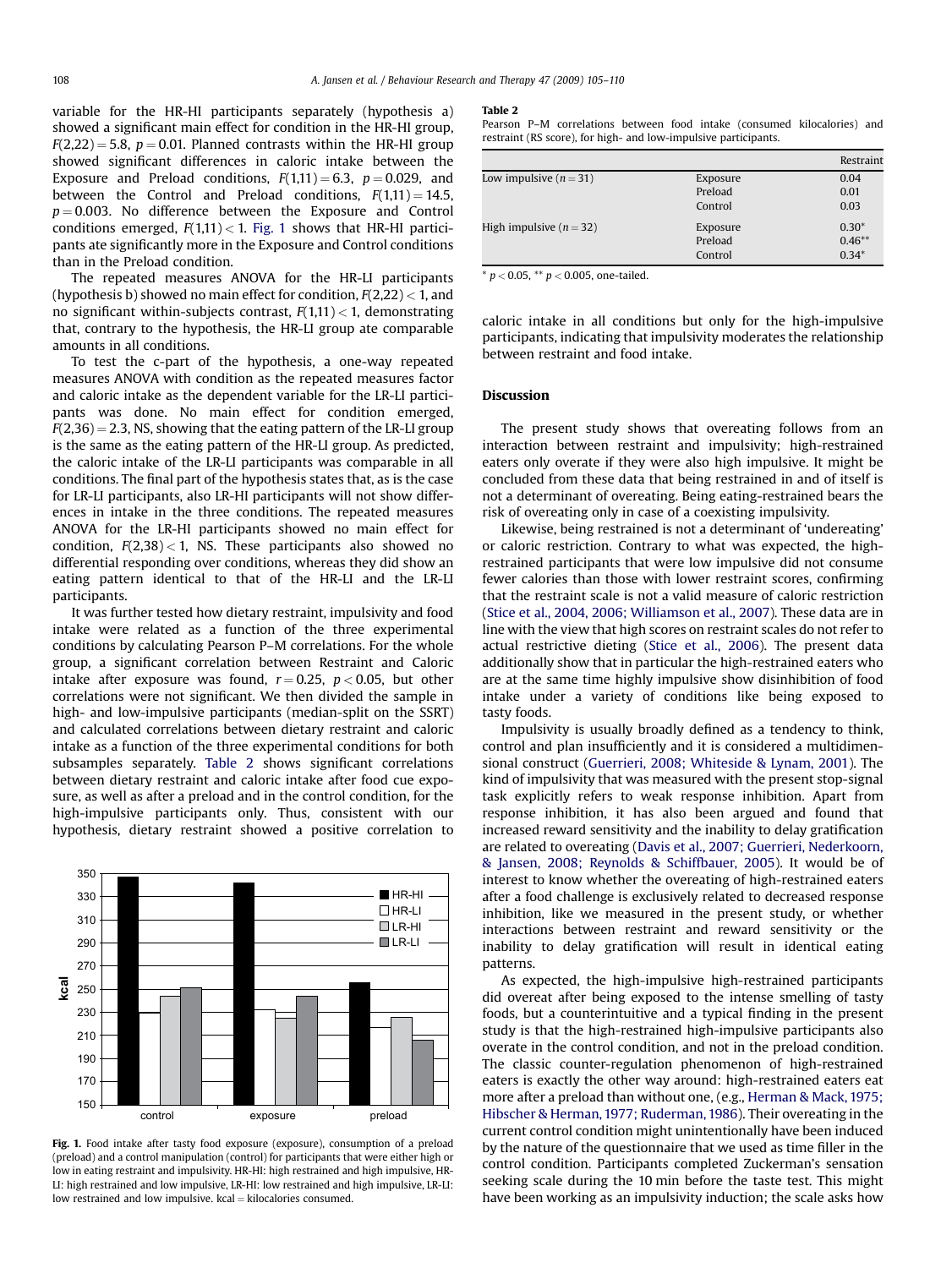<span id="page-5-0"></span>much the participant likes to be involved in all kinds of impulsive and disinhibitive behaviors. Considering that impulsivity could be primed by the mere reading of scripts on impulsivity (Guerrieri, Nederkoorn, Schrooten, et al., 2008) and the mere priming of lack of control thoughts (Rotenberg et al., 2005) both of which led to overeating, completing the sensation seeking scale in the present study likewise might have acted as an impulsivity or disinhibition prime. This might explain the overeating of the high-restrained high-impulsive participants in the control condition and the present data would suggest that in particular the high-restrained high-impulsive participants are vulnerable to this kind of impulsivity inductions.

Apart from the control manipulation being an obvious limitation of this study, because of its possible impulsivity inducing effects, another possible limitation is the use of a within-subjects design that might have induced learning effects. An advantage of a withinsubjects design is that people are their own control group, which is useful in eating behavior studies because of the large range in calorie consumption between people. But the overeating of the highrestrained high-impulsive participants in the control condition might be related to the use of a within-subjects design, for this design implies that 1/3 of the participants were already exposed twice to a food condition (preload and exposure) before participating in the control condition, and 1/3 were exposed once to a food condition (preload or exposure) during an earlier session. These participants might have learned to associate the laboratory with food intake, and might have anticipated eating, which in turn might have led the sensitive participants into overeating in the control condition. In future research it is important to include a control group that does not prime people for either food salience or impulsivity.

Although completing the sensation seeking questionnaire and/ or associative learning between lab and food intake might explain the higher intake in the control condition, it still remains a puzzle to us why the high-restrained high-impulsive participants did not overeat after a preload. The present preload contained 280 kcal, which is a lot for an appetizer but not excessive, and which is quite comparable to preloads that we used in other experiments (e.g., Jansen, Merckelbach, Oosterlaan, Tuiten, & van den Hout, 1988; Jansen, Oosterlaan, et al., 1988). If the preload decreased hunger, these findings are in line with some recent data of our lab showing that high-restrained high-impulsive undergraduates bought significantly more high-caloric foods in a virtual supermarket compared to the low-impulsive undergraduates, but only when they were hungry (Nederkoorn et al., 2008). It would be of interest for future studies to test whether post-appetizer disinhibition reflects a state by trait interaction between impulsivity, restraint and hunger.

Earlier findings show that the induction of impulsivity makes healthy people more vulnerable to overeating, especially in interaction with restraint, and the other way around it has been shown that the priming of inhibition and control led to more self-control and decreased food intake (Guerrieri, Nederkoorn, Schrooten, et al., 2008; Rotenberg et al., 2005). It would be a rewarding enterprise to further study ways that promote inhibition or self-control in otherwise impulsive people, not only to find out under which conditions high-restrained high-impulsive eaters do and do not overeat. Dieting will be much easier and probably much more successful for high-restrained eaters when they are less impulsive, making this kind of research extremely useful for the development of interventions that reduce impulsivity in people who suffer from impulsive overeating.

#### Acknowledgements

Marike Jager and Joyce Groenveld are thanked for their help during the experiment.

#### References

- Barkley, R. A. (1997). Behavioral inhibition, sustained attention, and executive functions: constructing a unifying theory of ADHD. Psychological Bulletin, 121, 65–94.
- Davis, C., Patte, K., Levitan, R., Reid, C., Tweed, S., & Curtis, C. (2007). From motivation to behaviour: a model of reward sensitivity, overeating, and food preferences in the risk profile for obesity. Appetite, 48, 12–19.
- Dritschel, B., Cooper, P. J., & Charnock, D. (1993). A problematic counter-regulation experiment: implications for the link between dietary restraint and overeating. International Journal of Eating Disorders, 13, 297–304.
- Fedoroff, I. C., Polivy, J., & Herman, C. P. (1997). The effect of pre-exposure to food cues on the eating behavior of restrained and unrestrained eaters. Appetite, 28, 33–47.
- Feij, J. A., & van Zuilen, R. W. (1984). Spanningsbehoeftelijst (Sensation seeking scale). Lisse: Swets and Zeitlinger.
- Guerrieri, R. (2008). Resisting temptation: the effect of an impulsive personality and a toxic environment on overeating. Ph.D. Dissertation, Maastricht University.
- Guerrieri, R., Nederkoorn, Ch, & Jansen, A. (2007). How impulsiveness and variety influence food intake in a sample of healthy women. Appetite, 48, 119–122.
- Guerrieri, R., Nederkoorn, C., & Jansen, A. (2008). The interaction between impulsivity and a varied food environment: its influence on food intake and overweight. International Journal of Obesity, 32, 708–714.
- Guerrieri, R., Nederkoorn, C., Schrooten, M., Martijn, C., & Jansen, A. (2008). Inducing impulsivity leads restrained eaters into overeating whereas current dieters stick to their diet, submitted for publication.
- Guerrieri, R., Nederkoorn, Ch., Stankiewicz, K., Alberts, H., Geschwind, N., Martijn, C., et al. (2007). The influence of trait and induced state impulsivity on food intake in normal-weight healthy women. Appetite, 49, 66–73.
- Herman, C. P., & Mack, D. (1975). Restrained and unrestrained eating. Journal of Personality, 43, 647–660.
- Herman, C. P., & Polivy, J. (1980). Restrained eating. In A. J. Stunkard (Ed.), Obesity (pp. 208–225). Philadelphia: Saunders.
- Hibscher, J. A., & Herman, C. P. (1977). Obesity, dieting, and the expression of 'obese' characteristics. Journal of Comparative Physiology and Psychology, 91, 374–380.
- Jansen, A. (1998). A learning model of binge eating: cue reactivity and cue exposure. Behaviour Research and Therapy, 36, 257–272.
- Jansen, A., & van den Hout, M. (1991). On being led into temptation: 'counterregulation' of dieters after smelling a 'preload'. Addictive Behaviors, 5, 247–253.
- Jansen, A., Louwerse, E., Leemans, N., & Schouten, E. (1998). Self-esteem as a better predictor of restrained eaters' food intake than attributional style and disinhibition tendency. European Journal of Personality, 12, 43–56.
- Jansen, A., Merckelbach, H., Oosterlaan, J., Tuiten, A., & van den Hout, M. (1988). Cognitions and self-talk during food intake of restrained and unrestrained eaters. Behaviour Research and Therapy, 26, 393–398.
- Jansen, A., Oosterlaan, J., Merckelbach, H., & van den Hout, M. (1988). Non-regulation of food intake in restrained, emotional and external eaters. Journal of Psychopathology and Behavioral Assessment, 10, 345–354.
- Jansen, A., Theunissen, N., Slechten, K., Nederkoorn, C., Mulkens, S., & Roefs, A. (2003). Overweight children overeat after exposure to food cues. Eating Behaviors, 4, 197–209.
- Logan, G. D., Schachar, R. J., & Tannock, R. (1997). Impulsivity and inhibitory control. Psychological Science, 8, 60–64.
- Nederkoorn, C., Braet, C., van Eijs, Y., Tanghe, A., & Jansen, A. (2006). Why obese children cannot resist food: the role of impulsivity. Eating Behaviors, 7, 315–322.
- Nederkoorn, C., van Eys, Y., & Jansen, A. (2004). Restrained eaters act on impulse. Personality and Individual Differences, 37, 1651–1658.
- Nederkoorn, C., Guerrieri, R., Roefs, A., & Jansen, A. (2008). Effects of impulsivity on food purchase and weight gain over time (BFDG abstract). Appetite, in press, [http://dx.doi.org/10.1016/j.appet.2008.05.007.](http://dx.doi.org/10.1016/j.appet.2008.05.007)
- Nederkoorn, C., & Jansen, A. (2002). Cue reactivity and regulation of food intake. Eating Behaviors, 3, 61–72.
- Nederkoorn, C., Jansen, E., Mulkens, S., & Jansen, A. (2007). Impulsivity predicts treatment outcome in obese children. Behaviour Research and Therapy, 45, 1071–1075.
- Nederkoorn, C., Smulders, F. T. Y., Havermans, R. C., Roefs, A., & Jansen, A. (2006). Impulsivity in obese women. Appetite, 47, 253–256.
- Nichols, S. L., & Waschbusch, D. A. (2004). A review of the validity of laboratory cognitive tasks used to assess symptoms of ADHD. Child Psychiatry and Human Development, 34, 297–315.
- Reynolds, B., & Schiffbauer, R. (2005). Delay of gratification and delay discounting: a unifying feedback model of delay-related impulsive behavior. The Psychological Record, 55, 439–460.
- Rogers, P. J., & Hill, A. J. (1989). Breakdown of dietary restraint following mere exposure to food stimuli: interrelationships between restraint, hunger, salivation, and food intake. Addictive Behaviors, 14, 387–397.
- Rotenberg, K. J., Lancaster, C., Marsden, J., Pryce, S., Williams, J., & Lattimore, P. (2005). Effects of priming thoughts about control on anxiety and food intake as moderated by dietary restraint. Appetite, 44, 235–241.
- Ruderman, A. J. (1986). Dietary restraint: a theoretical and empirical review. Psychological Bulletin, 99, 247–262.
- Stice, E., Fisher, M., & Lowe, M. R. (2004). Are dietary restraint scales valid measures of acute dietary restriction? Unobtrusive observational data suggest not. Psychological Assessment, 16, 51–59.